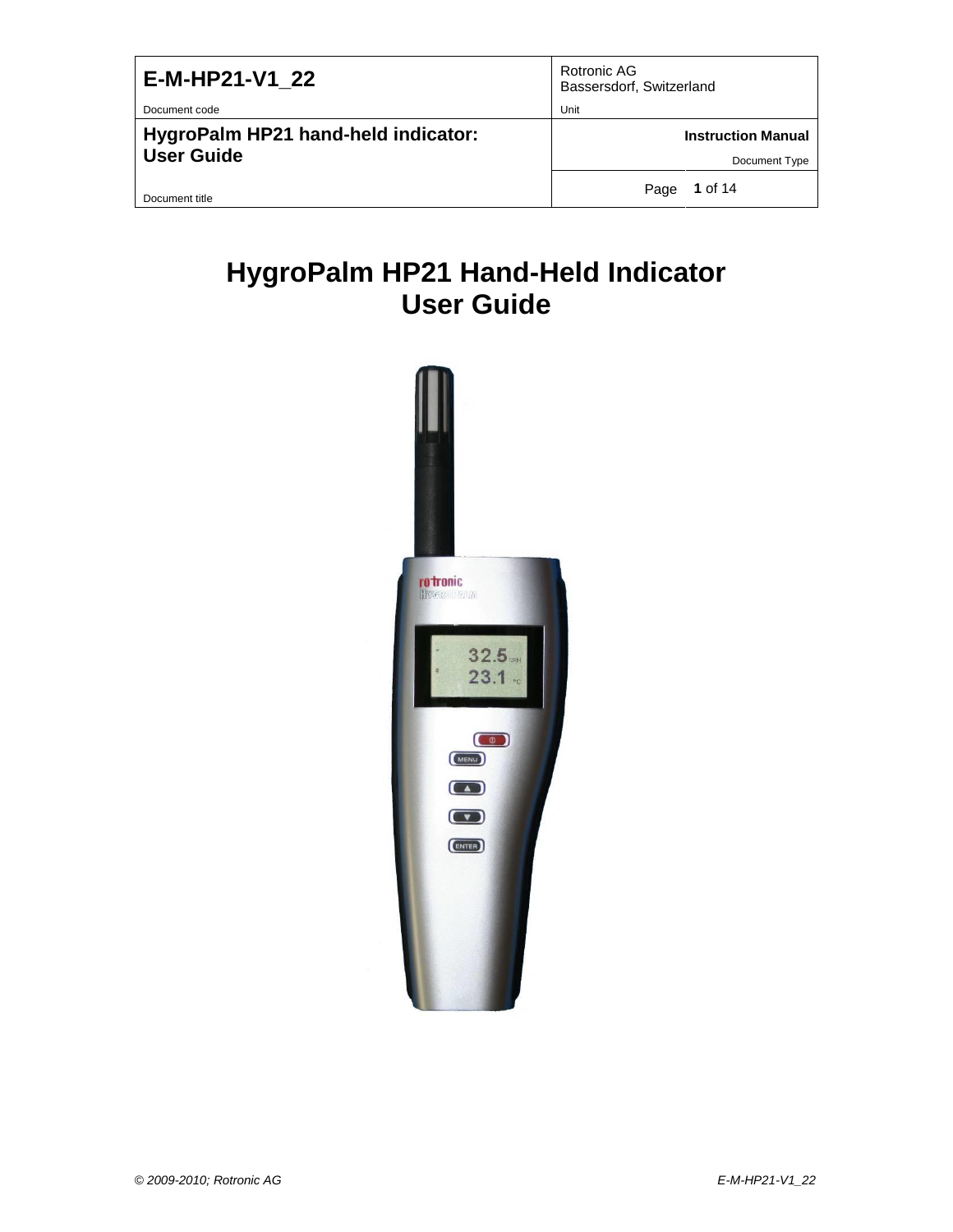| E-M-HP21-V1 22                      | Rotronic AG<br>Bassersdorf, Switzerland |
|-------------------------------------|-----------------------------------------|
| Document code                       | Unit                                    |
| HygroPalm HP21 hand-held indicator: | <b>Instruction Manual</b>               |
| <b>User Guide</b>                   | Document Type                           |
| Document title                      | Page 2 of 14                            |

# **Table of contents**

| 2   |  |
|-----|--|
| 2.1 |  |
| 2.2 |  |
| 2.3 |  |
| 2.4 |  |
| 2.5 |  |
| 3   |  |
| 3.1 |  |
| 3.2 |  |
| 4   |  |
| 4.1 |  |
| 4.2 |  |
| 4.3 |  |
| 4.4 |  |
| 4.5 |  |
| 4.6 |  |
| 47  |  |
| 5   |  |
| 5.1 |  |
| 5.2 |  |
| 5.3 |  |
| 5.4 |  |
| 5.5 |  |
| 6   |  |
| 7   |  |
| 7.1 |  |
| 7.2 |  |
| 8   |  |
|     |  |
| 10  |  |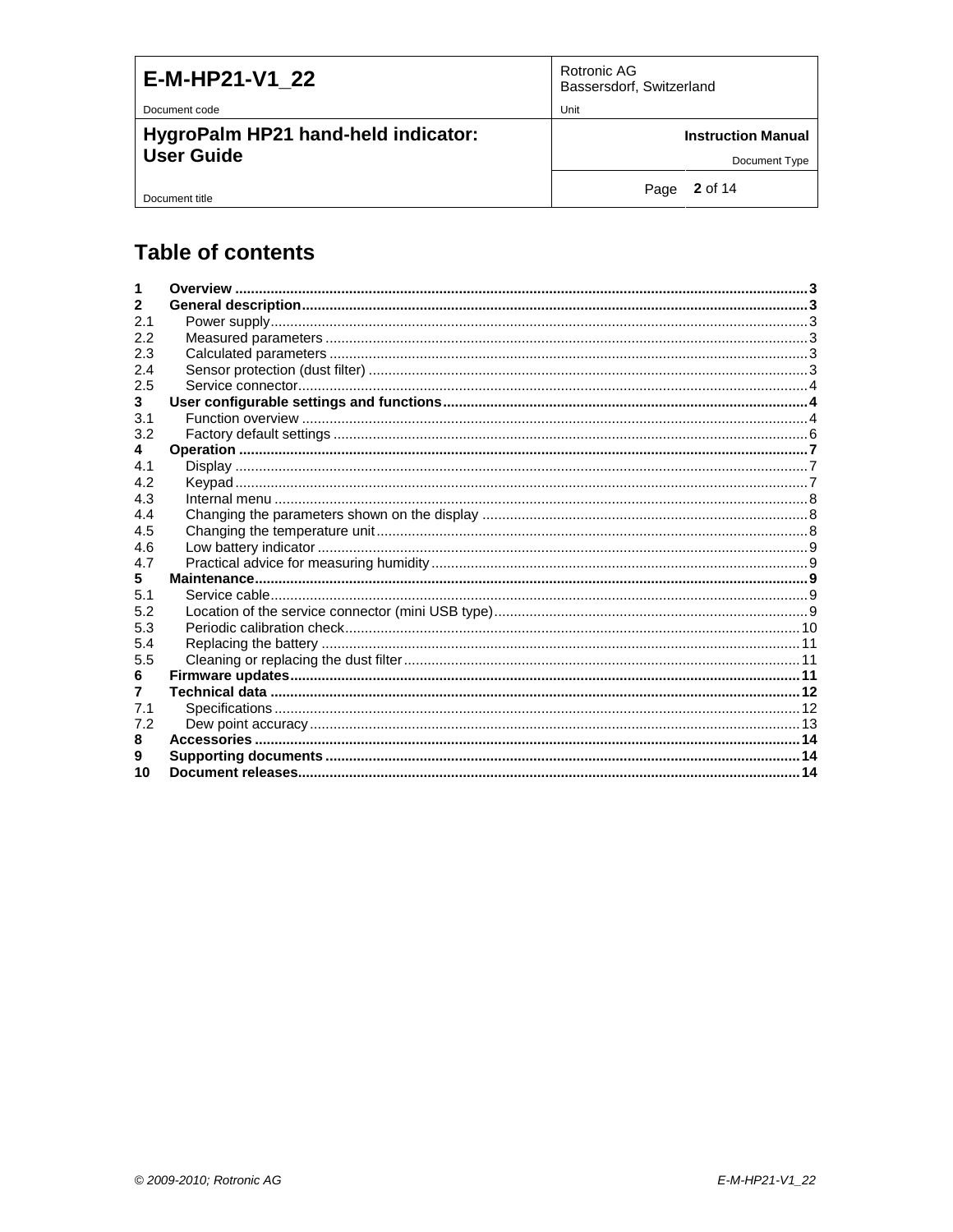| E-M-HP21-V1 22<br>Document code                          | Rotronic AG<br>Bassersdorf, Switzerland<br>Unit |
|----------------------------------------------------------|-------------------------------------------------|
| HygroPalm HP21 hand-held indicator:<br><b>User Guide</b> | <b>Instruction Manual</b><br>Document Type      |
| Document title                                           | 3 of 14<br>Page                                 |

### **Applicability:**

This manual is valid for the HP21 with firmware version 1.x, where 1.x can be 1.0, 1.1 etc. Changes to the last digit of the version number reflect minor firmware changes that do not affect the manner in which the instrument should be operated.

# <span id="page-2-0"></span>**1 Overview**

The HP21 is a highly accurate hand-held indicator that displays relative humidity, temperature and the dew or frost point. The HP21 is perfect for spot checking HVAC installations, manufacturing and storage areas, and generally for all ambient air measurement within the temperature range of -10 to 60°C (14 to 140 °F). The HP21 operates with a regular 9V alkaline battery.

Based on the ROTRONIC AirChip 3000 digital technology the HP21 offers the following user functions:

- User configurable settings
- Calculation of the dew or frost point
- Humidity temperature calibration and adjustment
- Simulator mode
- Automatic humidity sensor test and drift compensation
- Sensor failure mode
- Data recording

The ability for the user to easily update the AirChip 3000 firmware means that the HP21 can be kept up-todate regarding any future functionality improvement.

## <span id="page-2-1"></span>**2 General description**

### <span id="page-2-2"></span>**2.1 Power supply**

The HP21 operates with a regular 9V alkaline battery

#### <span id="page-2-3"></span>**2.2 Measured parameters**

The HP21 measures relative humidity with a ROTRONIC Hygromer® IN1 capacitive sensor and temperature with a Pt100 RTD.

### <span id="page-2-4"></span>**2.3 Calculated parameters**

Using the ROTRONIC HW4 software, the HP21 can be configured by the user to calculate either the dew point or the frost point.

#### <span id="page-2-5"></span>**2.4 Sensor protection (dust filter)**

The HP21 is supplied with a Polyethylene filter to protect the sensors against dust particles and high air velocity.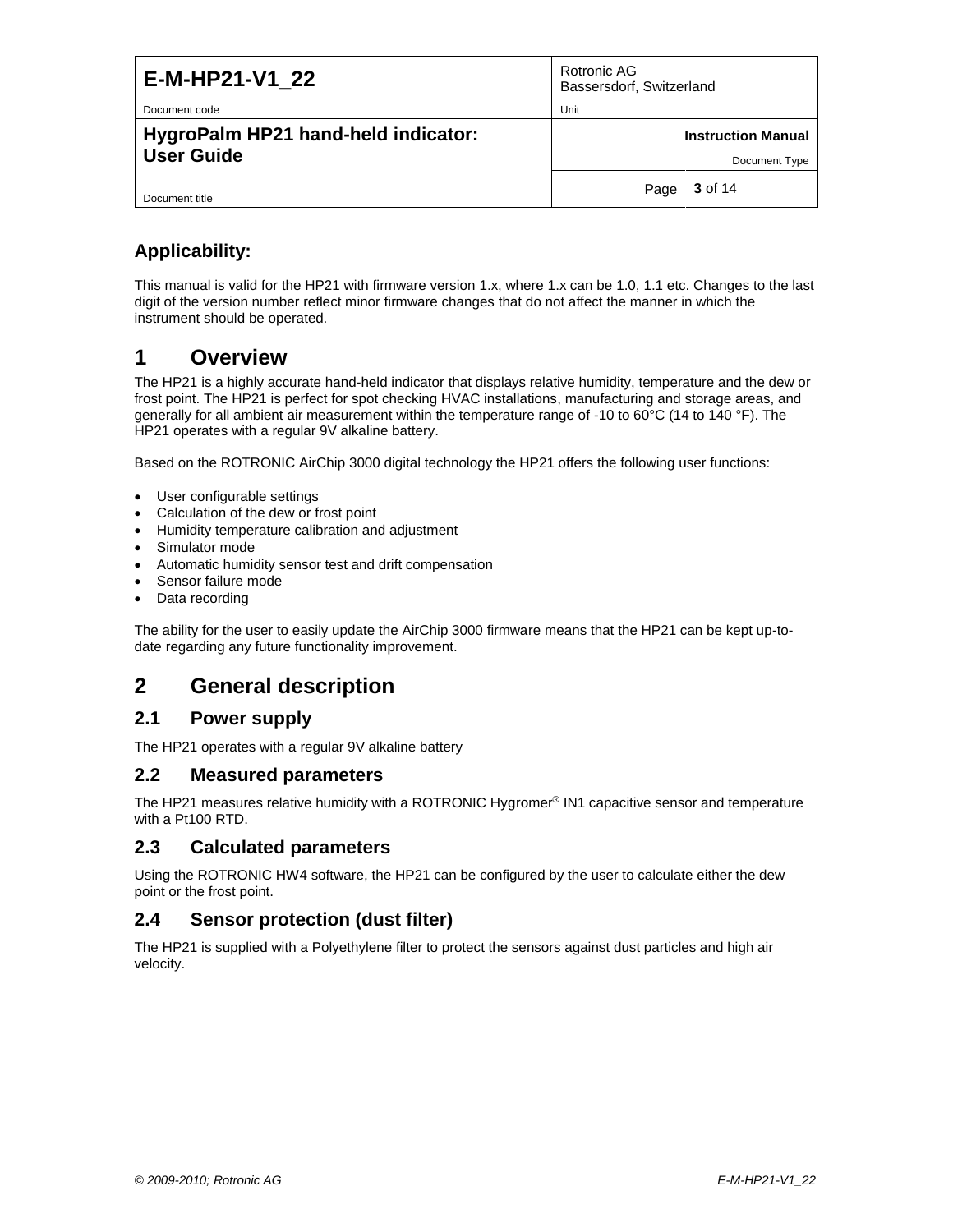| E-M-HP21-V1 22                                           | Rotronic AG<br>Bassersdorf, Switzerland    |
|----------------------------------------------------------|--------------------------------------------|
| Document code                                            | Unit                                       |
| HygroPalm HP21 hand-held indicator:<br><b>User Guide</b> | <b>Instruction Manual</b><br>Document Type |
| Document title                                           | 4 of 14<br>Page                            |

### <span id="page-3-0"></span>**2.5 Service connector**

The service connector is a UART digital interface (Universal Asynchronous Receiver Transmitter) with a mini-USB type connector. This allows connecting the HP21 either to a PC running the ROTRONIC HW4 software or to a probe input of another instrument that is compatible with the HygroClip 2 (HC2) probes. In both cases a service cable is required. See "Maintenance" for the location of the service connector and for the type of service cable to be used.

- Connecting the HP21 to a PC is used to configure the HP21, gain access to the HP21 functions such as humidity and temperature adjustment, read data from the HP21 on the PC and update the AirChip 3000 firmware.
- Connecting the HP21 to another instrument is useful only when the other instrument has its own display and keypad, and has a more powerful internal menu than the HP21 (example HP23 hand-held calibrator). This allows showing the data measured by the HP21 on the other instrument display and also allows using the other instrument internal menu to do for example a humidity and temperature adjustment of the HP21.

# <span id="page-3-1"></span>**3 User configurable settings and functions**

The HP21 can be used just as any conventional humidity and temperature indicator and most users will never need to use the HP21 configurable settings and functions.

Making use of the HP21 configurable settings and functions is entirely up to the user and the appropriate settings depend on the user application. We have provided below a short description of the HP21 functions and also indicated the factory default settings.

### <span id="page-3-2"></span>**3.1 Function overview**

| <b>MEASUREMENT ACCURACY AND RELIABILITY</b>                         |                                                                                                                                                                                                                                                                                                                                                                         |  |
|---------------------------------------------------------------------|-------------------------------------------------------------------------------------------------------------------------------------------------------------------------------------------------------------------------------------------------------------------------------------------------------------------------------------------------------------------------|--|
| <b>AirChip 3000 Functions</b>                                       | <b>Description</b>                                                                                                                                                                                                                                                                                                                                                      |  |
| $\blacktriangleright$ Humidity / temperature adjustment             | 1-point or multi-point humidity calibration or adjustment<br>$\circ$<br>1-point or 2-point temperature calibration or adjustment<br>$\circ$<br>Generate a time stamp for calibrations and adjustments<br>O<br>Retain and view last adjustment date and adjustment values<br>$\Omega$<br>Generate calibration and adjustment protocols<br>$\Omega$                       |  |
| ► Automatic humidity sensor test<br>and optional drift compensation | Tests the humidity sensor for drift caused by contaminants and<br>can be used to automatically apply a correction. The test is<br>automatically carried out at regular intervals of time. Can be<br>configured, enabled, or disabled<br>The humidity sensor status can be verified either with the HW4<br>software or with the instrument display and is shown as Good, |  |
|                                                                     | SQ-tuned (corrected for drift) or Bad (defective)                                                                                                                                                                                                                                                                                                                       |  |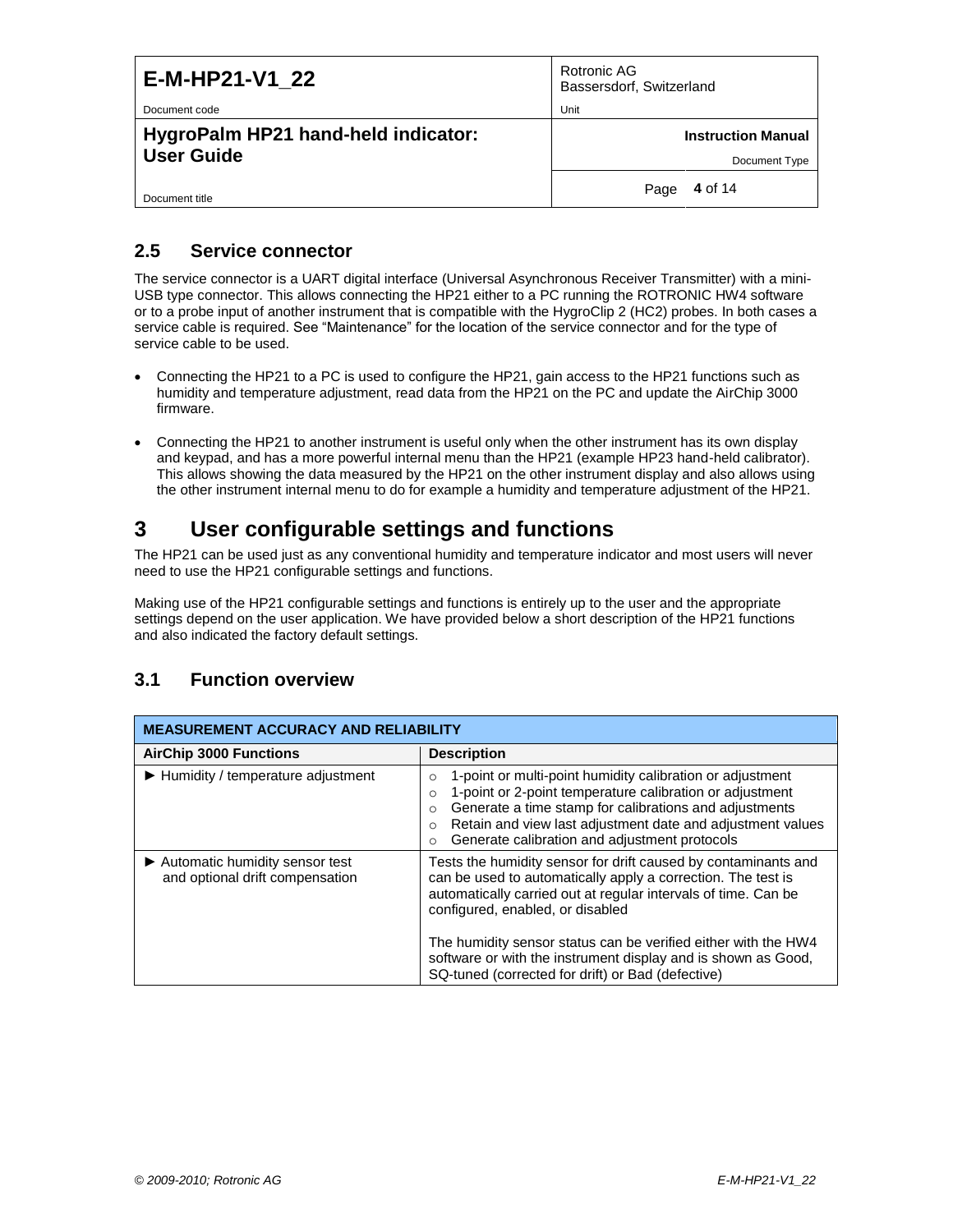| E-M-HP21-V1 22                      | Rotronic AG<br>Bassersdorf, Switzerland |
|-------------------------------------|-----------------------------------------|
| Document code                       | Unit                                    |
| HygroPalm HP21 hand-held indicator: | <b>Instruction Manual</b>               |
| <b>User Guide</b>                   | Document Type                           |
| Document title                      | 5 of 14<br>Page                         |

| $\triangleright$ Data recording | The data recording function differs from a true data logging<br>function in the sense that the AirChip 3000 does not time stamp<br>the data. This data recording function can be used to investigate<br>events such as a sensor malfunction as well as to retrieve data<br>that would otherwise be lost                                                                                                                                                                                                                                                                       |
|---------------------------------|-------------------------------------------------------------------------------------------------------------------------------------------------------------------------------------------------------------------------------------------------------------------------------------------------------------------------------------------------------------------------------------------------------------------------------------------------------------------------------------------------------------------------------------------------------------------------------|
|                                 | Start or stop data recording - up to 2000 value pairs (%RH<br>$\circ$<br>and temperature). Starting a recording session erases all<br>previously recorded data<br>The recording mode and log interval can be specified<br>$\circ$<br>When the device is powered off, the recording session is<br>$\circ$<br>paused but not ended As long as the recording session has<br>not been ended, the device automatically resumes recording<br>data when powered up again<br>The recorded data can be downloaded to a PC with the<br>$\circ$<br>HW4 software, time stamped and viewed |

| <b>I MEASUREMENT LOOP VALIDATION</b> |                                                                                                                                                  |  |
|--------------------------------------|--------------------------------------------------------------------------------------------------------------------------------------------------|--|
| <b>AirChip 3000 Functions</b>        | <b>Description</b>                                                                                                                               |  |
| $\blacktriangleright$ Simulator mode | Used to make the HP21 generate fixed values for the humidity,<br>temperature and calculated parameter. Can be configured,<br>enabled or disabled |  |

| <b>DEVICE SAFEGUARDS</b>                               |                                                                                                                                                                       |  |
|--------------------------------------------------------|-----------------------------------------------------------------------------------------------------------------------------------------------------------------------|--|
| <b>AirChip 3000 Functions</b>                          | <b>Description</b>                                                                                                                                                    |  |
| $\triangleright$ Device write protection               | Used to protect the HP21 with a password to prevent<br>unauthorized digital access by a digital user. Can be configured,<br>enabled or disabled                       |  |
| $\blacktriangleright$ Internal menu access from keypad | Used to prevent accidental changes to the HP21 settings and<br>temperature-humidity adjustment by disabling the MENU key on<br>the keypad. Can be enabled or disabled |  |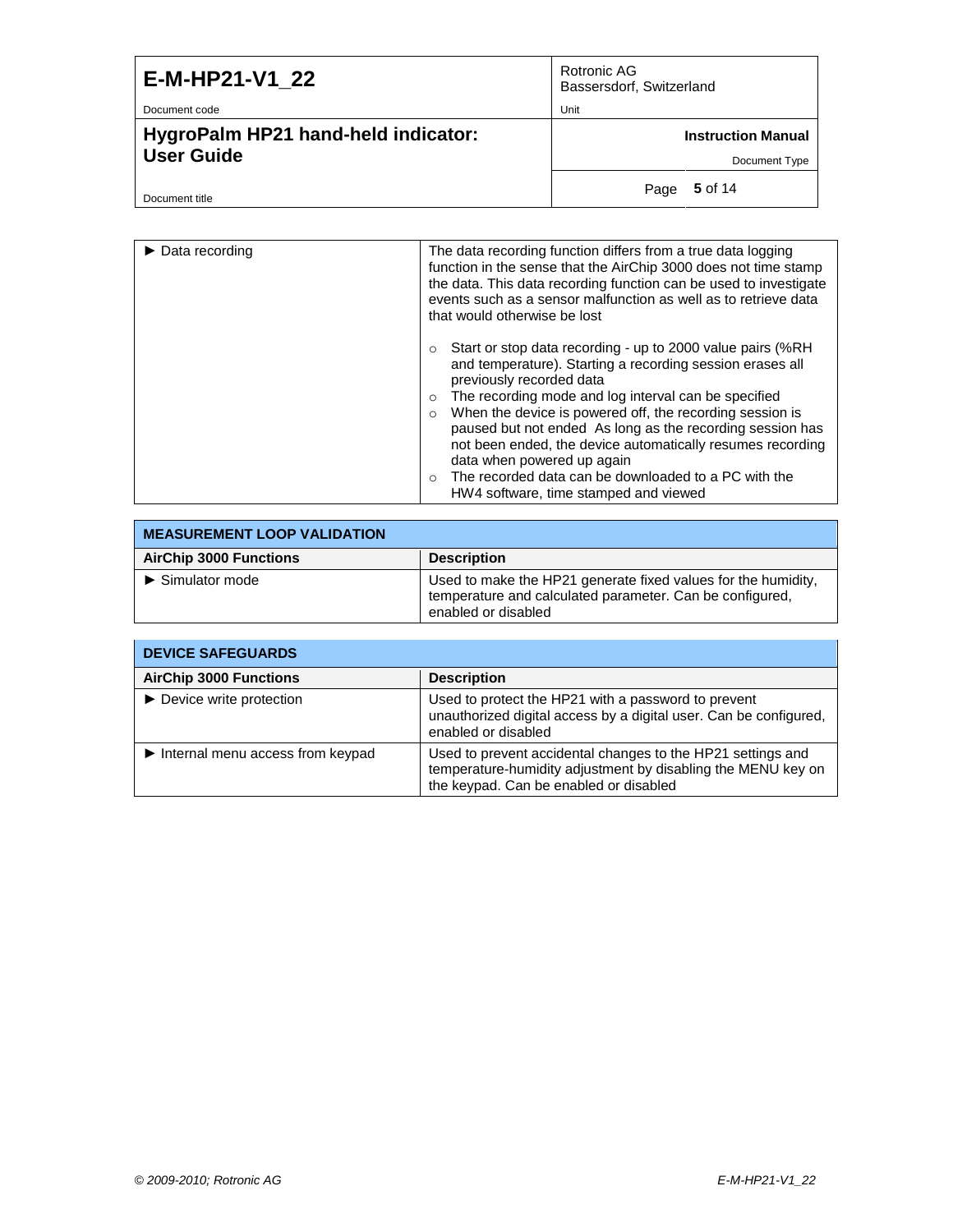| E-M-HP21-V1 22                      | Rotronic AG<br>Bassersdorf, Switzerland |
|-------------------------------------|-----------------------------------------|
| Document code                       | Unit                                    |
| HygroPalm HP21 hand-held indicator: | <b>Instruction Manual</b>               |
| <b>User Guide</b>                   | Document Type                           |
| Document title                      | 6 of 14<br>Page                         |

### <span id="page-5-0"></span>**3.2 Factory default settings**

#### **Notes:**

- $\circ$  Configuration of the HP21 by the user and access to its functions requires a PC with the ROTRONIC HW4 software (version 2.1.1 or higher) installed. Service cable AC3006 is used to connect the HP21 service connector to a USB port of the PC.
- o Settings and functions that can also be either partially or fully accessed from the keypad are marked with the letter **K** (see also Operation > Internal Menu).

| <b>Configurable Settings</b> |   | <b>Factory default</b>      |  |
|------------------------------|---|-----------------------------|--|
| Unit system                  | ĸ | Metric, except USA: English |  |
| Psychrometric calculation    |   | Dew / frost point           |  |
| Display resolution           |   | 1 decimal                   |  |
| Display backlight            | Κ | On Key Press                |  |
| Displayed parameters         | Κ | %RH and temperature         |  |
| Trend indicator (display)    |   | Enabled                     |  |
| Communication protocol       |   | RO-ASCII                    |  |
| RS-485 address               |   | 0                           |  |
| Device name                  |   | Instrument model            |  |

| <b>Functions</b>                           |   | <b>Factory default</b>                 |
|--------------------------------------------|---|----------------------------------------|
| Humidity / temperature adjustment          | ĸ |                                        |
| Device write protection                    |   | Disabled                               |
| Menu access from keypad                    |   | Enabled                                |
| Limit humidity output to 100 %RH           |   | Enabled                                |
| Out-of-limit value digital / display alarm |   | Disabled                               |
| Data recording                             | ĸ | Enabled (loop mode - 10 min. interval) |
| Automatic humidity sensor test             |   | Disabled                               |
| Humidity sensor drift compensation         |   | Disabled                               |
| Simulator mode                             |   | <b>Disabled</b>                        |

- o For a detailed description of all AirChip 3000 / HP21 main functions see document **E-T-AC3000-DF-V1**
- o Instructions regarding the configuration of the HP21 and access to its functions are provided in the following manuals:

**E-M-HW4v3-Main E-M-HW4v3-F2-004 E-M-HW4v3-DR-001 E-M-HW4v3-A2-001 E-M-AC3000-CP**

o The factory default setting for dew / frost point calculation is frost point below freezing

.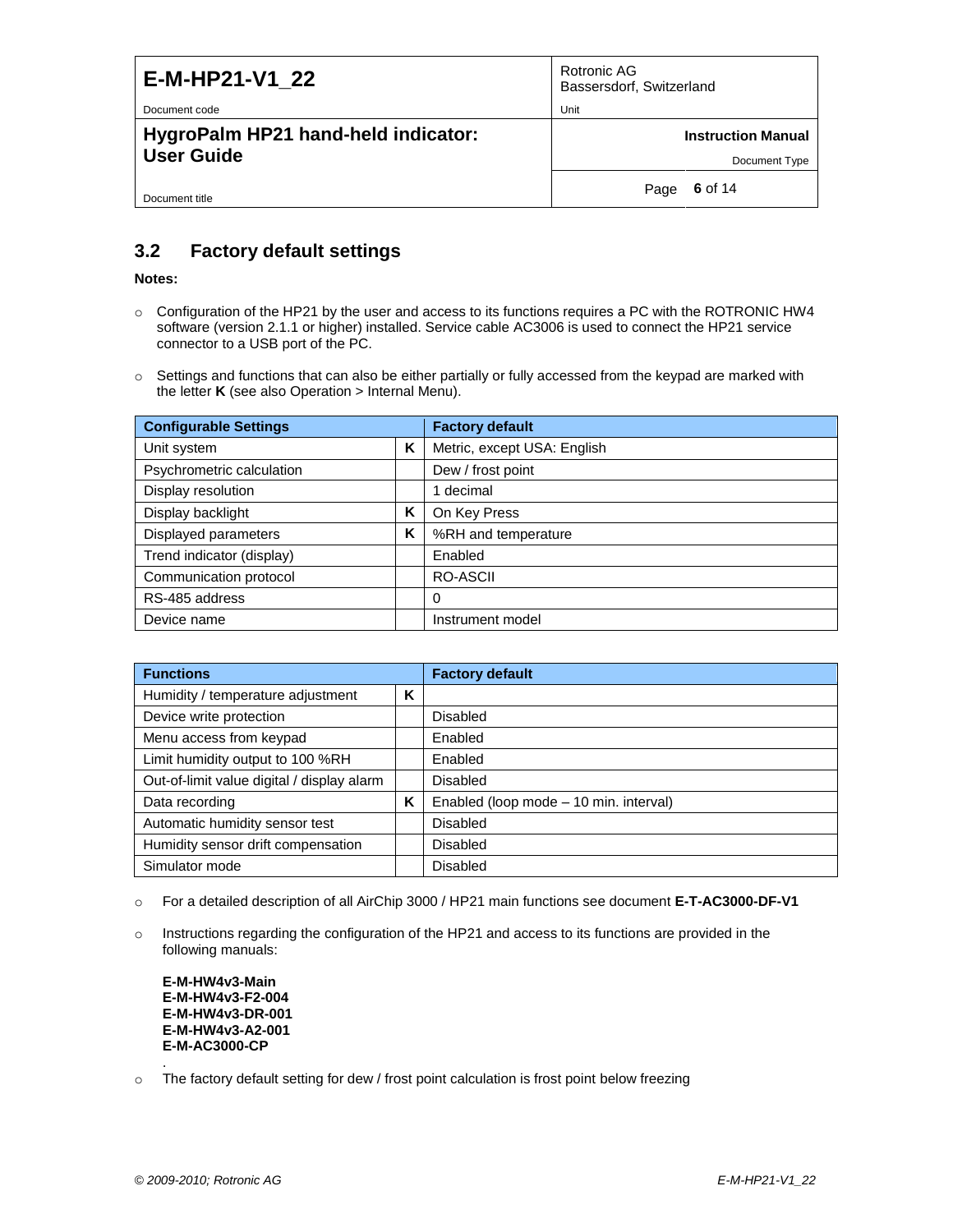| E-M-HP21-V1 22<br>Document code                          | Rotronic AG<br>Bassersdorf, Switzerland<br>Unit |
|----------------------------------------------------------|-------------------------------------------------|
| HygroPalm HP21 hand-held indicator:<br><b>User Guide</b> | <b>Instruction Manual</b><br>Document Type      |
| Document title                                           | Page 7 of 14                                    |

# <span id="page-6-0"></span>**4 Operation**

### <span id="page-6-1"></span>**4.1 Display**



The LC display of the HP21 has a backlight which can be set to be on all the time or whenever a key is pressed. The backlight can also be disabled.

The upper line corresponds to relative humidity or dew / frost point and the bottom line corresponds to temperature.

The display can be configured to show a trend indicator on each line:

- ▲: increasing value
- ▼: decreasing value

In the event of an alarm the display shows the symbol **[ ! ]** to the right of the value.

For instructions see the following HW4 manual: **E-M-HW4v3-F2-004**.

# ON/OFF: Turns the instrument on or off MENU: Press this key to activate the **MENU** internal menu. Press this key again to exit the menu UP / DOWN: When the menu is active, use these keys to navigate the menu, make a selection or change a value ENTER: When the menu is active, press **ENTER** this key to confirm a selection.

### <span id="page-6-2"></span>**4.2 Keypad**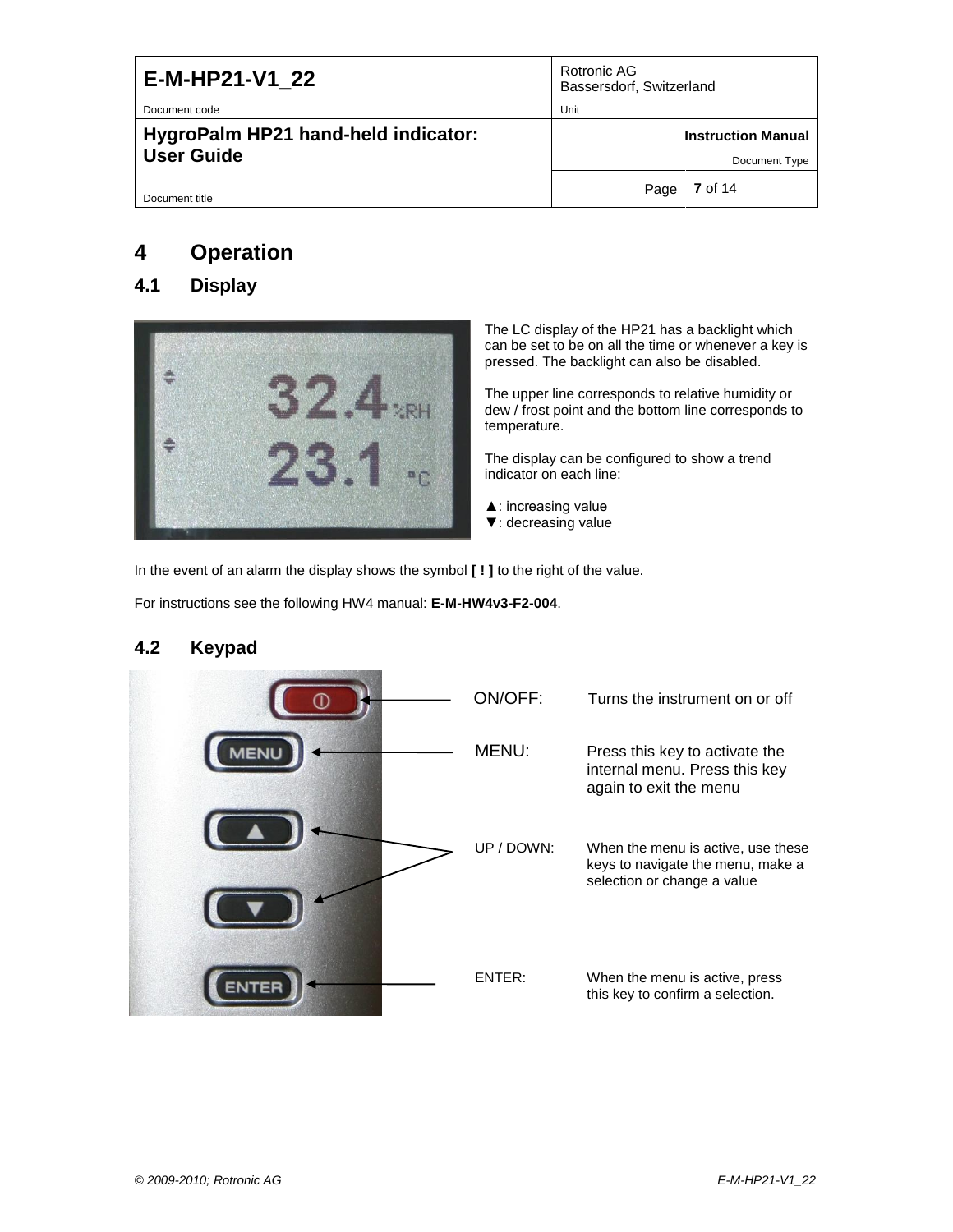| E-M-HP21-V1 22                      | Rotronic AG<br>Bassersdorf, Switzerland |
|-------------------------------------|-----------------------------------------|
| Document code                       | Unit                                    |
| HygroPalm HP21 hand-held indicator: | <b>Instruction Manual</b>               |
| <b>User Guide</b>                   | Document Type                           |
| Document title                      | 8 of 14<br>Page                         |

### <span id="page-7-0"></span>**4.3 Internal menu**

Note: Unauthorized access to the menu can be prevented by disabling the "display menu" setting (use the HW4 software > Device Manager > Display)

| <b>Main Menu</b>          | <b>Menu Items</b> | <b>Selections / Information</b> | <b>Notes</b>                         |
|---------------------------|-------------------|---------------------------------|--------------------------------------|
| <b>Settings</b>           |                   |                                 |                                      |
|                           | Unit              | $^{\circ}$ C / $^{\circ}$ F     | Temperature / dew or frost point     |
|                           | Record            | On / Off                        | Data recording (max. 2000<br>values) |
|                           | <b>Back Light</b> | Key Press / On / Off            | Display backlight mode               |
| <b>Device Information</b> |                   |                                 |                                      |
|                           | <b>Version</b>    | Firmware version                |                                      |
|                           | <b>Serial Nbr</b> | Serial number                   |                                      |
|                           | <b>Address</b>    | RS-485 address                  |                                      |
|                           | <b>Type</b>       | Device type                     |                                      |
|                           | <b>Name</b>       | Device name                     | User defined                         |
|                           | <b>SensorTest</b> | Humidity sensor status          | Off / Good / SQ-Tuned / Bad          |
| <b>Humidity Adjust</b>    |                   |                                 |                                      |
|                           | <b>RefValue</b>   | Humidity reference value        | $± 0.1$ %RH steps                    |
|                           | <adjust></adjust> |                                 | 1-point adjustment only (offset)     |
| <b>Temperature Adjust</b> |                   |                                 |                                      |
|                           | <b>RefValue</b>   | Temperature reference<br>value  | $± 0.1$ °C steps                     |
|                           | <adjust></adjust> |                                 | 1-point adjustment only (offset)     |

**Notes:**

- o **Record:** both the recording mode (start / stop and the log interval cannot be changed from the menu and are as configured with the ROTRONIC HW4 software
- o **SensorTest:** Off means that the humidity sensor has not been tested due to the configuration settings of the test. For a description of the automatic humidity sensor test and drift compensation (SQ-tuning) see documents **E-T-AC3000-DF-V1** and **E-M-HW4v3-F2-004**

### <span id="page-7-1"></span>**4.4 Changing the parameters shown on the display**

When the menu is not active, press the ENTER key to change which parameters are shown on the display:

- o Relative humidity and temperature
- o Dew / frost point and temperature (when calculated parameter is enabled)

### <span id="page-7-2"></span>**4.5 Changing the temperature unit**

The temperature unit of the HP21 ( $^{\circ}$ C or  $^{\circ}$ F) can be changed from the keypad (Menu > Settings > Unit).

- Press the MENU key to show the internal menu on the display
- With the menu item Settings highlighted, press the ENTER key
- With the menu item Unit highlighted, press the ENTER key
- Use the UP or DOWN key to change the temperature unit as desired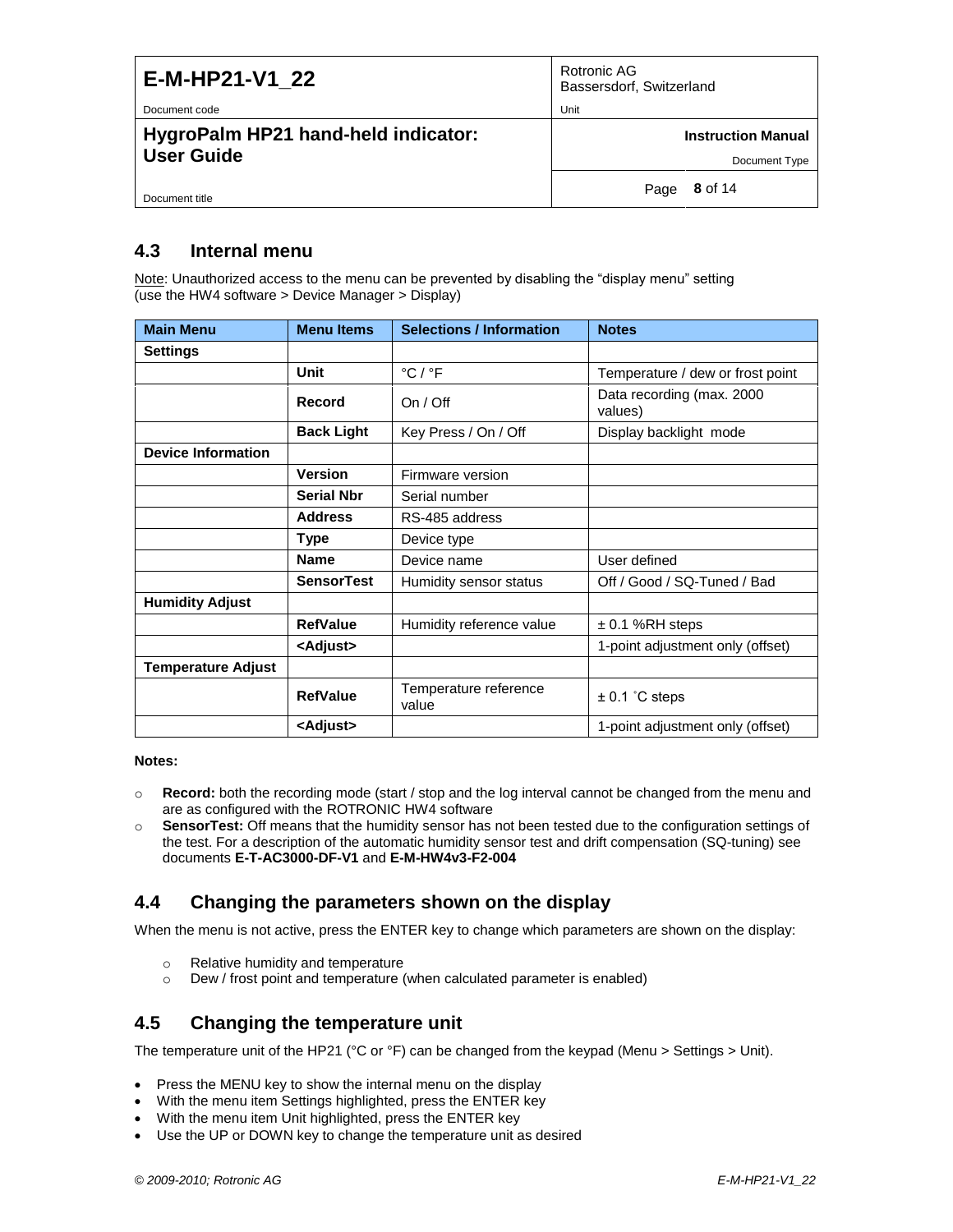| E-M-HP21-V1 22                                           | Rotronic AG<br>Bassersdorf, Switzerland    |
|----------------------------------------------------------|--------------------------------------------|
| Document code                                            | Unit                                       |
| HygroPalm HP21 hand-held indicator:<br><b>User Guide</b> | <b>Instruction Manual</b><br>Document Type |
| Document title                                           | <b>9</b> of 14<br>Page                     |

Press the MENU key twice to exit the menu and return the HP21 to normal operation

The optional HW4 software can also be used to change the unit system:

### <span id="page-8-0"></span>**4.6 Low battery indicator**

When the battery is down to about 20% of its initial charge, "Low Battery" appears at the bottom of the display.

### <span id="page-8-1"></span>**4.7 Practical advice for measuring humidity**

The most common source of error when measuring relative humidity is a difference between the temperature of the probe and the temperature of the environment. At a humidity condition of 50 %RH, a temperature difference of 1°C (1.8 °F) typically results in an error of 3 %RH on relative humidity.

When using the HP21 hand-held indicator, it is good practice to monitor the display for temperature stability. The probe should be given sufficient time to equilibrate with the environment to be measured. The larger the initial temperature difference between the probe and the environment to be measured, the more time temperature equilibration requires. This time can be shortened, and errors avoided, by using the probe configuration that fits best for your application.

In extreme situations, condensation may occur on the sensors when the probe is colder than the environment. As long as the humidity / temperature limits of the humidity sensor are not exceeded, condensation does not alter the calibration of the sensor. However, the sensor has to dry out before it can provide a valid measurement.

Non-moving air is an excellent insulator. When there is no air movement, surprising differences in temperature and humidity can noted over short distances. Air movement at the probe generally results in measurements that are both faster and more accurate.

## <span id="page-8-2"></span>**5 Maintenance**

### <span id="page-8-3"></span>**5.1 Service cable**

- Cable AC3006 converts UART (service connector) to USB and is used to connect the HP21 to a USB port of a PC running the ROTRONIC HW4 software. Prior to using this cable, the ROTRONIC USB driver must be installed on the PC. Both the driver and the installation instructions (document **E-M-HW4v3-Main**) are located on the HW4 CD.
- As an alternative, cable AC2001 is used to connect the HP21 to a probe input of the HP23 hand-held calibrator. For service purposes, the HP23 offers essentially the same functionality as the HW4 software.

### <span id="page-8-4"></span>**5.2 Location of the service connector (mini USB type)**



**WARNING**: the service connector is a UART interface with a mini-USB connector type. Do not connect the service connector directly to the USB port of a PC or hub.

The service connector (UART interface) can be accessed without opening the enclosure after removing the protective red round cover.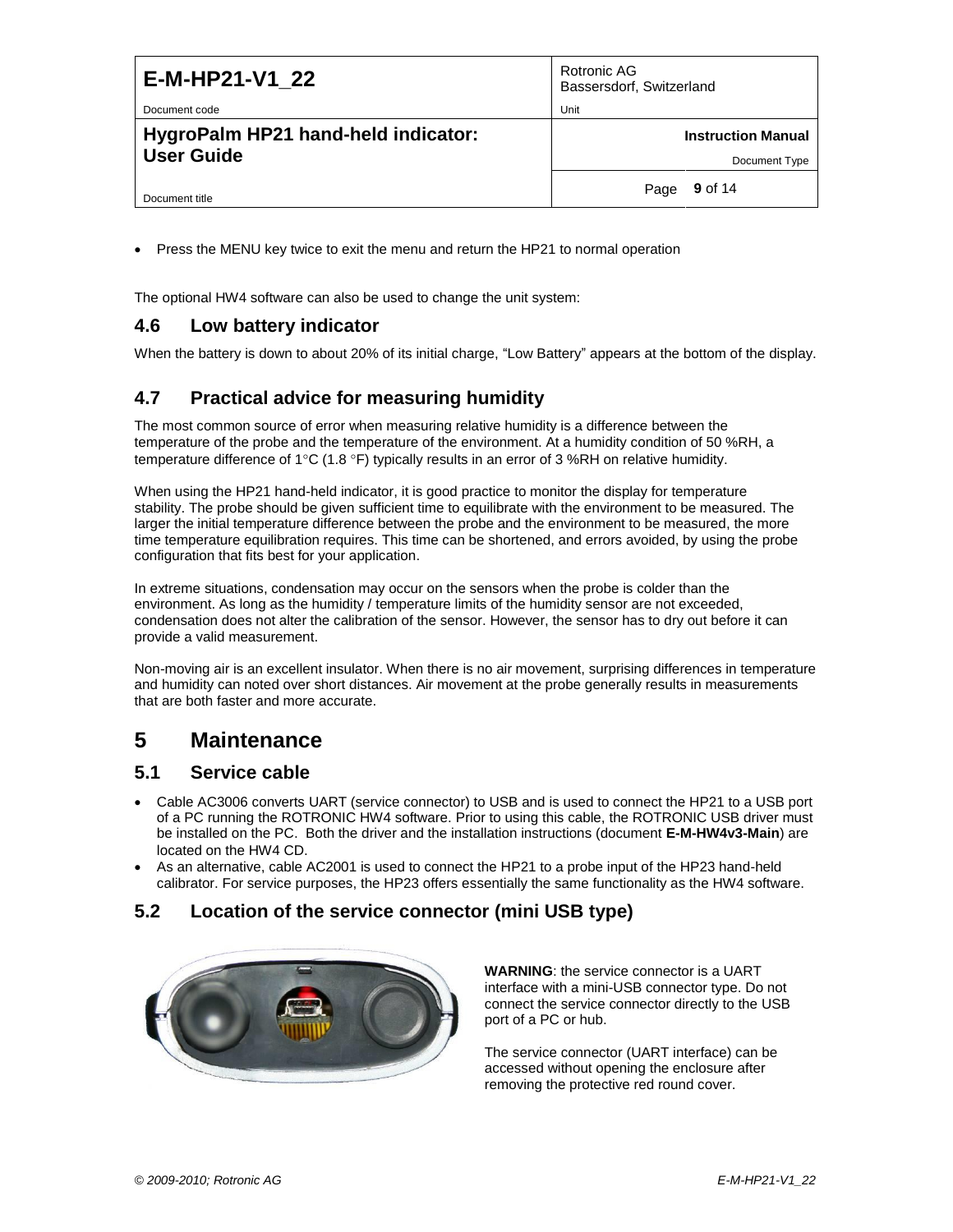| E-M-HP21-V1 22                      | Rotronic AG<br>Bassersdorf, Switzerland |
|-------------------------------------|-----------------------------------------|
| Document code                       | Unit                                    |
| HygroPalm HP21 hand-held indicator: | <b>Instruction Manual</b>               |
| <b>User Guide</b>                   | Document Type                           |
| Document title                      | 10 of 14<br>Page                        |

### <span id="page-9-0"></span>**5.3 Periodic calibration check**

Both the Pt 100 RTD temperature sensor and associated electronics are very stable and should not require any calibration after the initial factory adjustment.

Long term stability of the ROTRONIC Hygromer humidity sensor is typically better than 1 %RH per year. For maximum accuracy, calibration of the HP21 should be verified every 6 to 12 months. Applications where the HP21 is exposed to significant pollution may require more frequent verifications.

#### **a) Procedure for adjusting the HP21 from the keypad**

The keypad of the HP21 allows a 1-point adjustment of temperature or humidity against a reference. A 1-point adjustment has the effect of adding the same offset to all measured values. A multi-point adjustment is not possible from the keypad and requires using either a PC with the HW4 software installed or the HP23 hand-held calibrator.

- When the parameter to be adjusted is stable, press the MENU key to show the internal menu on the display
- Use the DOWN key to select either H-Adjust or T-Adjust and press the ENTER key
- Make sure that the text line beginning with RefValue is highlighted and press the ENTER key
- Use the UP or DOWN key to change the reference value as desired
- Use the DOWN key to highlight the Adjust text line and press the ENTER key
- The HP21 confirms the adjustment with the message "Adjust OK"
- Press the MENU key twice to exit the menu and return the HP21 to normal operation

#### **Notes:**

- $\circ$  The calibration point is automatically deleted from the probe memory after an adjustment
- o Instructions for using the ROTRONIC calibration devices and humidity standards are provided in document **E-M-CalBasics**
- o Because the HP21 has no real time clock, the date of the adjustment is not written to the HP21. If retaining the adjustment date is important, use the HW4 software to adjust the HP21.

#### **b) Procedure for adjusting the HP21 with the ROTRONIC HW4 software:**

- Use cable AC3006 to connect the service connector of the HP21 to the USB port of a PC with the ROTRONIC HW4 software installed. Note that the ROTRONIC USB driver must be installed on the PC as explained in the HW4 manual **E-M-HW4v3-Main**
- Start HW4 on the PC and search for the HP21(HW4 Main Menu Bar > Devices and Groups > Search for USB Masters).
- After finding the HP21 with HW4, expand the device tree to see the HP21 functions. Select **Probe Adjustment**.
- For further instructions see HW4 manual **E-M-HW4v3-A2-001**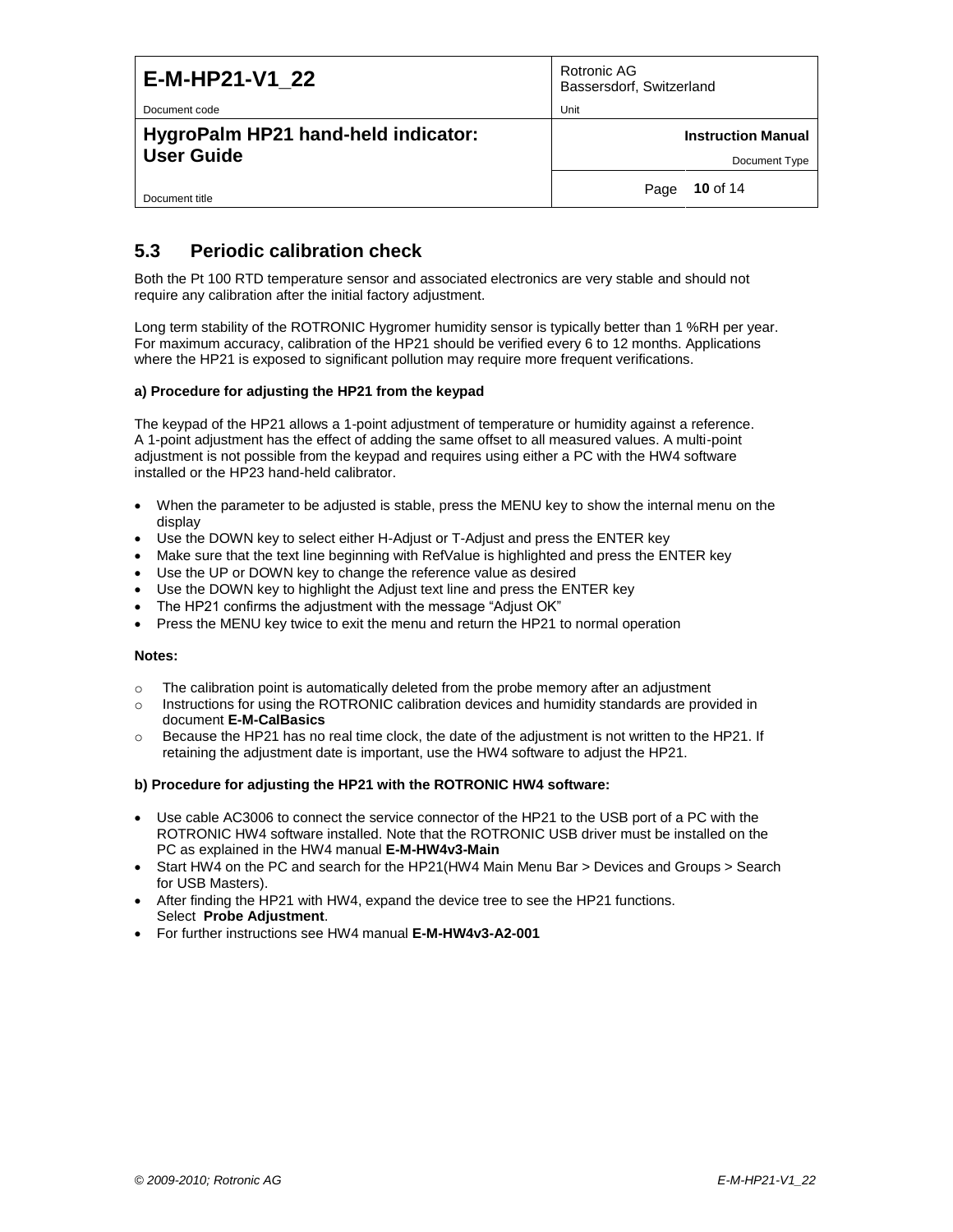| E-M-HP21-V1 22                                           | Rotronic AG<br>Bassersdorf, Switzerland    |
|----------------------------------------------------------|--------------------------------------------|
| Document code                                            | Unit                                       |
| HygroPalm HP21 hand-held indicator:<br><b>User Guide</b> | <b>Instruction Manual</b><br>Document Type |
|                                                          |                                            |
| Document title                                           | <b>11</b> of 14<br>Page                    |

### <span id="page-10-0"></span>**5.4 Replacing the battery**

To replace the battery, turn the latching button counter-clockwise and pull out the battery holder.





### <span id="page-10-1"></span>**5.5 Cleaning or replacing the dust filter**

Depending on the application, the dust filter may require cleaning from time to time, Cleaning should be done without removing the filter from the probe. Clean the filter with a fine brush. If this is not sufficient, the filter should be replaced. To do this, unscrew the filter from the probe. Before putting on a new dust filter, check the alignment of both sensors with the probe. The wires that connect the sensors to the probe are very thin and bend easily. If this happens, correct the alignment by holding the sensor very gently with a pair of small flat nosed pliers.

# <span id="page-10-2"></span>**6 Firmware updates**

Firmware updates will be available on the ROTRONIC website for downloading. Firmware files are given a name that shows both to which device the file applies and the version number of the firmware. All firmware files have the extension HEX. Procedure for updating the firmware:

- Use cable AC3006 to connect the service connector of the HP21 to the USB port of a PC with the ROTRONIC HW4 software installed. Note that the ROTRONIC USB driver must be installed on the PC as explained in the HW4 manual **E-M-HW4v3-Main**
- Copy the firmware update file from the ROTRONIC website to the PC.
- Start HW4 software on the PC and search for the HP21 (HW4 Main Menu Bar > Devices and Groups > Search for USB Masters).
- After finding the HP21, expand the device tree to see the HP21 functions. Select Device Manager. In the Device Manager menu bar select Tools > Firmware Update. For instructions see document **E-M-HW4v3-F2-004**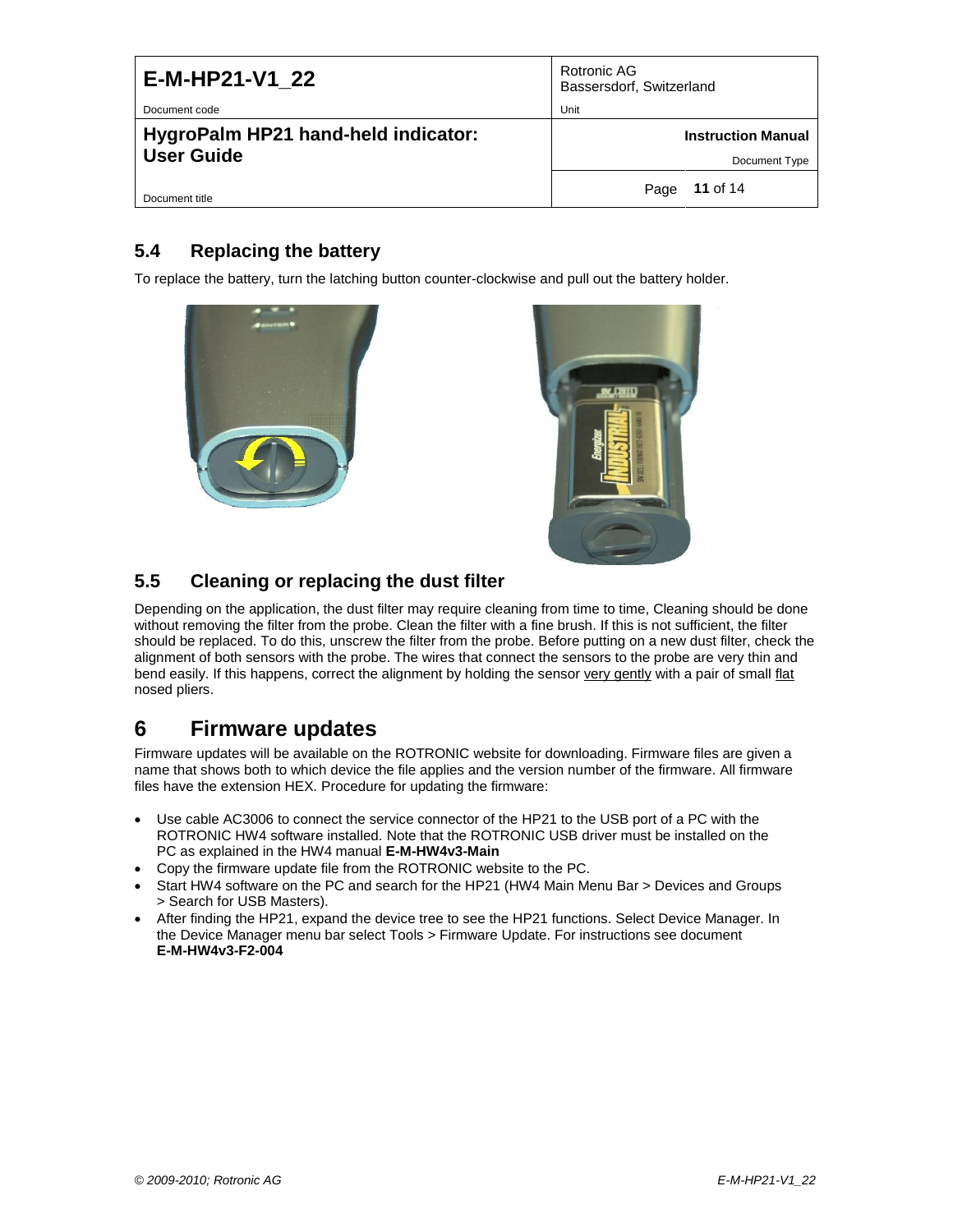| E-M-HP21-V1 22                      | Rotronic AG<br>Bassersdorf, Switzerland |
|-------------------------------------|-----------------------------------------|
| Document code                       | Unit                                    |
| HygroPalm HP21 hand-held indicator: | <b>Instruction Manual</b>               |
| <b>User Guide</b>                   | Document Type                           |
| Document title                      | <b>12</b> of 14<br>Page                 |

# <span id="page-11-0"></span>**7 Technical data**

# <span id="page-11-1"></span>**7.1 Specifications**

| General                | <b>HP21</b>                                                  |
|------------------------|--------------------------------------------------------------|
| Device type            | Humidity-temperature hand-held indicator with integral probe |
| Battery type           | 9 V alkaline                                                 |
| Low battery indication | Yes                                                          |

| <b>Humidity measurement</b>   | <b>HP21</b>                                                                   |
|-------------------------------|-------------------------------------------------------------------------------|
| Sensor                        | ROTRONIC Hygromer ® IN-1                                                      |
| Measuring range               | $0100$ %RH                                                                    |
| Measurement accuracy at 23 °C | $±1.0$ %RH                                                                    |
| Repeatability                 | $0.3%$ RH                                                                     |
| Long term stability           | < 1 %RH / vear                                                                |
| Sensor time constant          | Typical 10 sec, 63% of a 35 to 80 %RH step change (1m/sec air flow at sensor) |

| <b>Temperature measurement</b> | <b>HP21</b>                                                     |
|--------------------------------|-----------------------------------------------------------------|
| Sensor                         | Pt100 RTD, IEC 751 1/3 class B                                  |
| Measuring range                | $-1060^{\circ}$ C                                               |
| Measurement accuracy at 23 °C  | $+0.2 °C$                                                       |
| Repeatability                  | $0.05^{\circ}$ C                                                |
| Long term stability            | $< 0.1$ °C / year                                               |
| Sensor time constant           | Typical 4 sec, 63% of a step change (1m/sec air flow at sensor) |

| <b>Calculated parameters</b> | <b>HP21</b>                                    |
|------------------------------|------------------------------------------------|
| Psychrometric calculations   | Dew or frost point (user configurable setting) |

| Start-up time and data refresh rate | <b>HP21</b>    |
|-------------------------------------|----------------|
| Start-up time                       | 1.9s (typical) |
| Data refresh rate                   | 1.7s (typical) |

| <b>Service connector</b>     | <b>HP21</b>                                        |
|------------------------------|----------------------------------------------------|
| Interface type               | UART (Universal Asynchronous Receiver Transmitter) |
| Maximum service cable length | $5 \text{ m}$ (16.4 ft)                            |

| <b>General specifications</b> | <b>HP21</b>                                                                        |  |
|-------------------------------|------------------------------------------------------------------------------------|--|
| Display                       | LC, 1 or 2 decimals resolution, backlight, trend, alarm and low battery indication |  |
| Probe material                | Polycarbonate                                                                      |  |
| Probe dust filter material    | Polyethylene                                                                       |  |
| Housing material              | <b>ABS</b>                                                                         |  |
| Housing protection grade      | IP 40                                                                              |  |
| <b>Overall dimensions</b>     | 270 x 70 x 30 mm (10.63 x 2.76 x 1.17")                                            |  |
| Probe dimensions              | 80 x 15 mm (3.15 x 0.59")                                                          |  |
| Weight                        | About 198 g (7.0 oz)                                                               |  |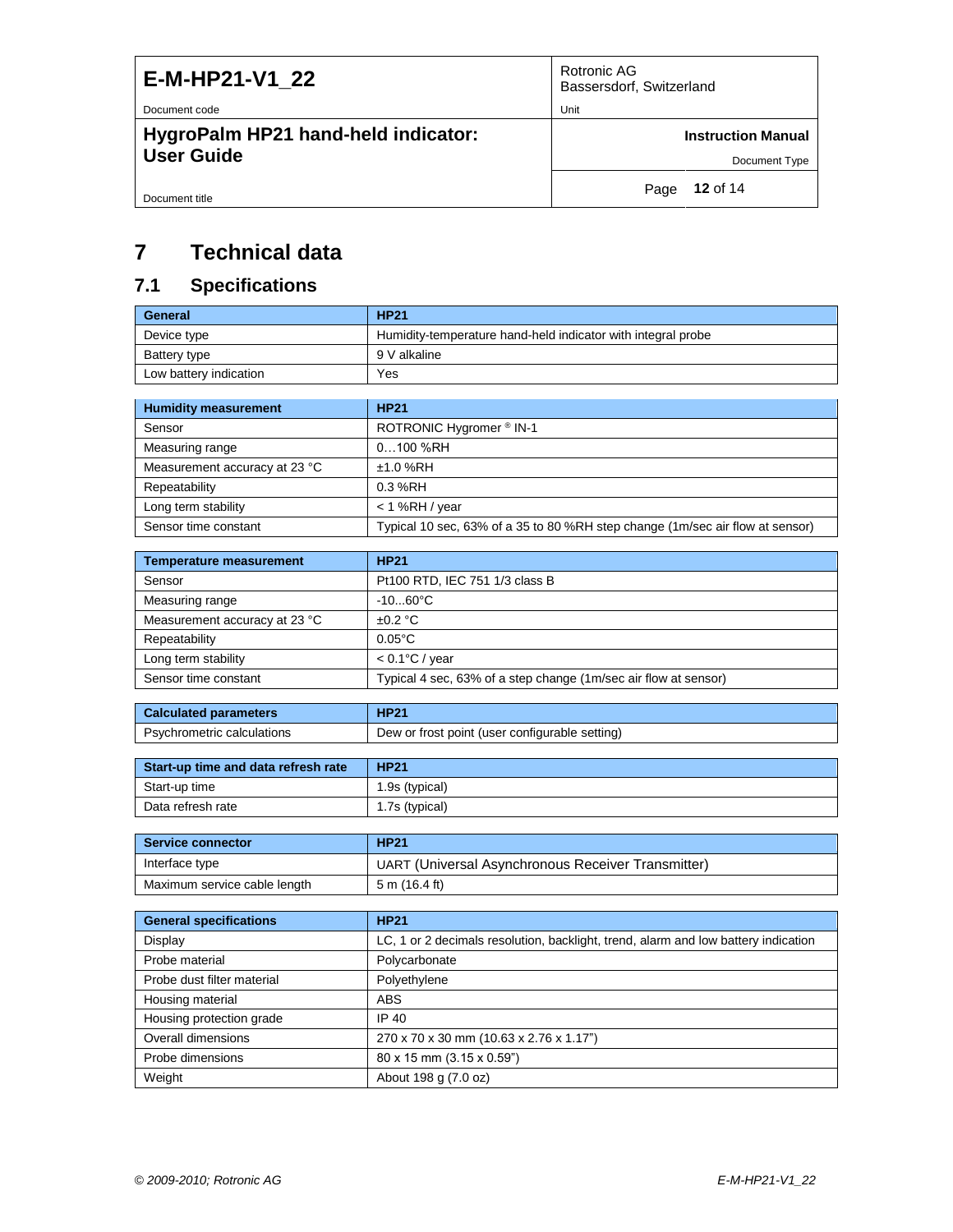| E-M-HP21-V1 22                                           | Rotronic AG<br>Bassersdorf, Switzerland    |
|----------------------------------------------------------|--------------------------------------------|
| Document code                                            | Unit                                       |
| HygroPalm HP21 hand-held indicator:<br><b>User Guide</b> | <b>Instruction Manual</b><br>Document Type |
|                                                          |                                            |
| Document title                                           | <b>13</b> of 14<br>Page                    |

| <b>Conformity with standards</b> | <b>HP21</b>                                                                                                       |
|----------------------------------|-------------------------------------------------------------------------------------------------------------------|
| CE / EMC immunity                | EMC Directive 2004/108/EG: EN 61000-6-1: 2001, EN 61000-6-2: 2005<br>EN 61000-6-3: 2005, EN 61000-6-4: 2001 + A11 |
| Solder type                      | Lead free (RoHS directive)                                                                                        |
| FDA / GAMP directives            | compatible                                                                                                        |

| <b>Environmental limits</b>     | <b>HP21</b>                                                    |
|---------------------------------|----------------------------------------------------------------|
| Storage and transit             | $-20+70$ °C / 0100 %RH, non condensing                         |
| Operating limits at electronics | $-1060$ °C (limited by LC display)<br>0100 %RH, non condensing |
| Temperature limits at probe     | Same as electronics                                            |
| Maximum humidity at probe       | Same as electronics                                            |
| Maximum air velocity at probe   | 20 m/s (3,935 ft /min)                                         |
| Critical environments           | Humidity sensor: as per DV04-14.0803.02 - Critical chemicals   |

### <span id="page-12-0"></span>**7.2 Dew point accuracy**

The HP21 can be configured to calculate either the dew point or frost point based on the measurement of relative humidity and temperature. The accuracy of this conversion varies, depending on the humidity and temperature. The accuracy of this conversion varies, depending on the humidity and temperature conditions as shown in the graph below:



#### **DPIFP Accucary**

**Example**: at a temperature of 20 ˚C, a dew point value of -37 ˚C is measured with an accuracy of ± 1.0 ˚C or better.